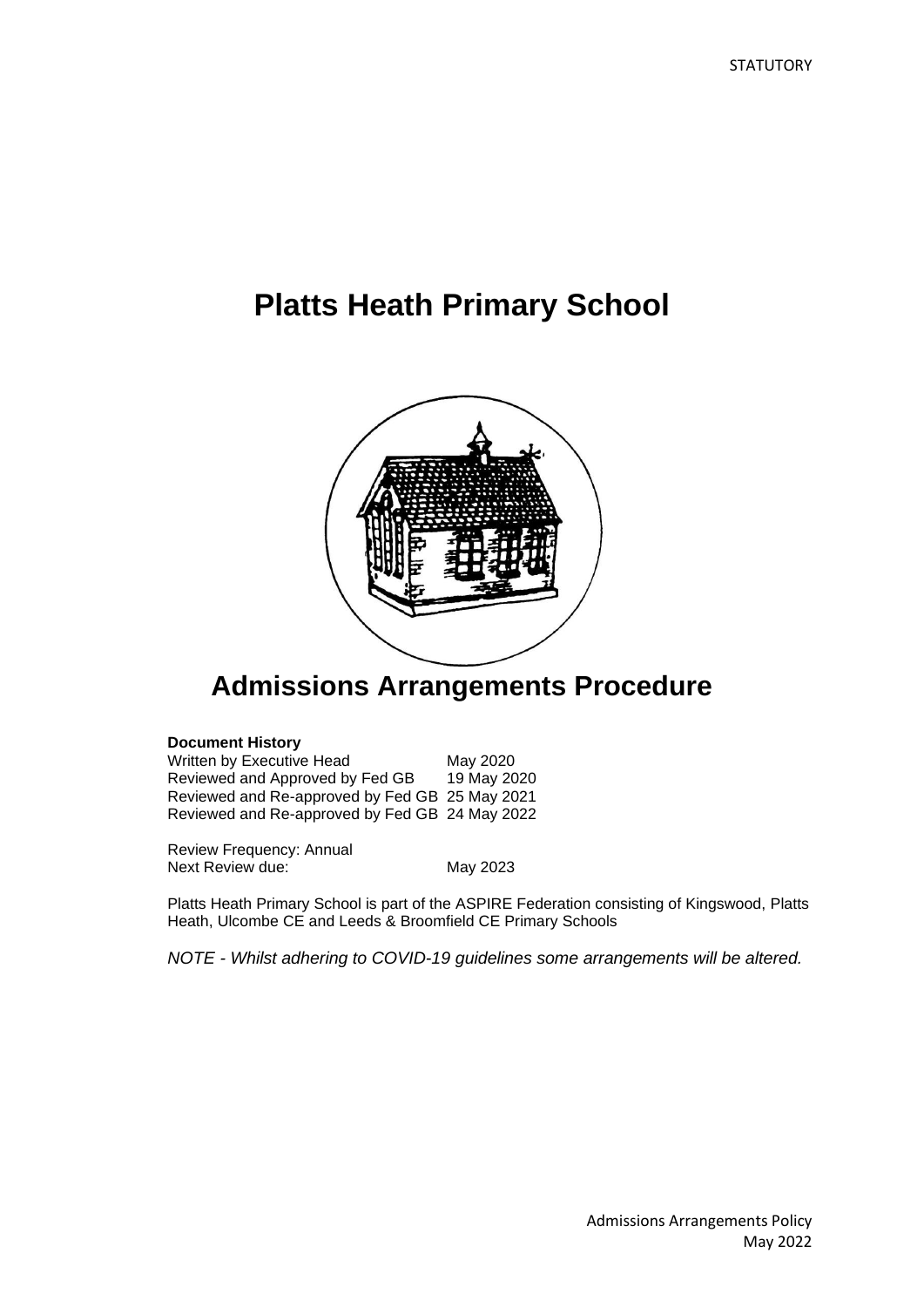#### **Contents**

- 1. Annual Admissions
- 2. In Year Admissions
- 3. New Entrants Induction

#### **1. Annual Admissions**

The Local Authority (LA) is responsible for the control of annual admissions to Platts Heath Primary School and this will be co-ordinated by them using a common application form and timetable.

The Federation Governing Body and the Local Authority (Kent County Council, KCC) have agreed that the admission limit for Key Stage 1 (Reception Classes and Year 1 and 2) shall be 20 pupils per year.

The School has a total roll limit of 140 children. Wherever possible we aim not to exceed 30 children per class because we believe this is in the best educational and social interest of all our children. However, we are allowed to have up to 35 children per class.

For children entering the school at the start of Reception class there is a Common Application Form (RCAF) produced by KCC (accessed via their website www.kent.gov.uk/primaryadmissions) which has to be returned to the School or directly to KCC by the closing date stipulated for that year, usually six to eight months prior to the September of the school year in which the child turns five.

The procedure for admissions to the Early Years Foundation Stage (EYFS) is arranged by KCC and will follow the timetable set by them. Detailed information can be found in the booklet 'Admission to Primary School' on the website [www.kent.gov.uk/primaryadmissions](http://www.kent.gov.uk/primaryadmissions) .

The offer of a place at Platts Heath Primary School will be made by KCC as we are a Maintained School and we are required to adhere to KCC admissions procedure. This will be in the form of a letter which is sent on the date set in the timetable for that year.

Decisions on admissions to the School are guided by a Kent-wide policy and places are allocated by KCC. Their criteria are set out at:

<https://www.kent.gov.uk/education-and-children/schools/school-places/admissions-criteria>

Admission decisions reached by KCC are binding. A parent refused a place for their child can appeal which, if upheld, requires the school to take in the extra child. Further detailed information is available from the School Office.

There are times when one child from a family can be offered a place in Reception but a sibling in another year group is not. Year groups run at a capacity of 20 children. Vacancies do occur, usually when a family leave the area, but these vacancies may not accommodate sibling links in a year group that is already full.

At Platts Heath Primary School all children start school in the September of the school year (September to August) in which a child turns five. However, in certain cases the Executive Headteacher/Head of School may agree a January start date.

We admit children to our school in a way which we hope is supportive to building positive attitudes to school and which helps children achieve. We believe it is conducive to a happy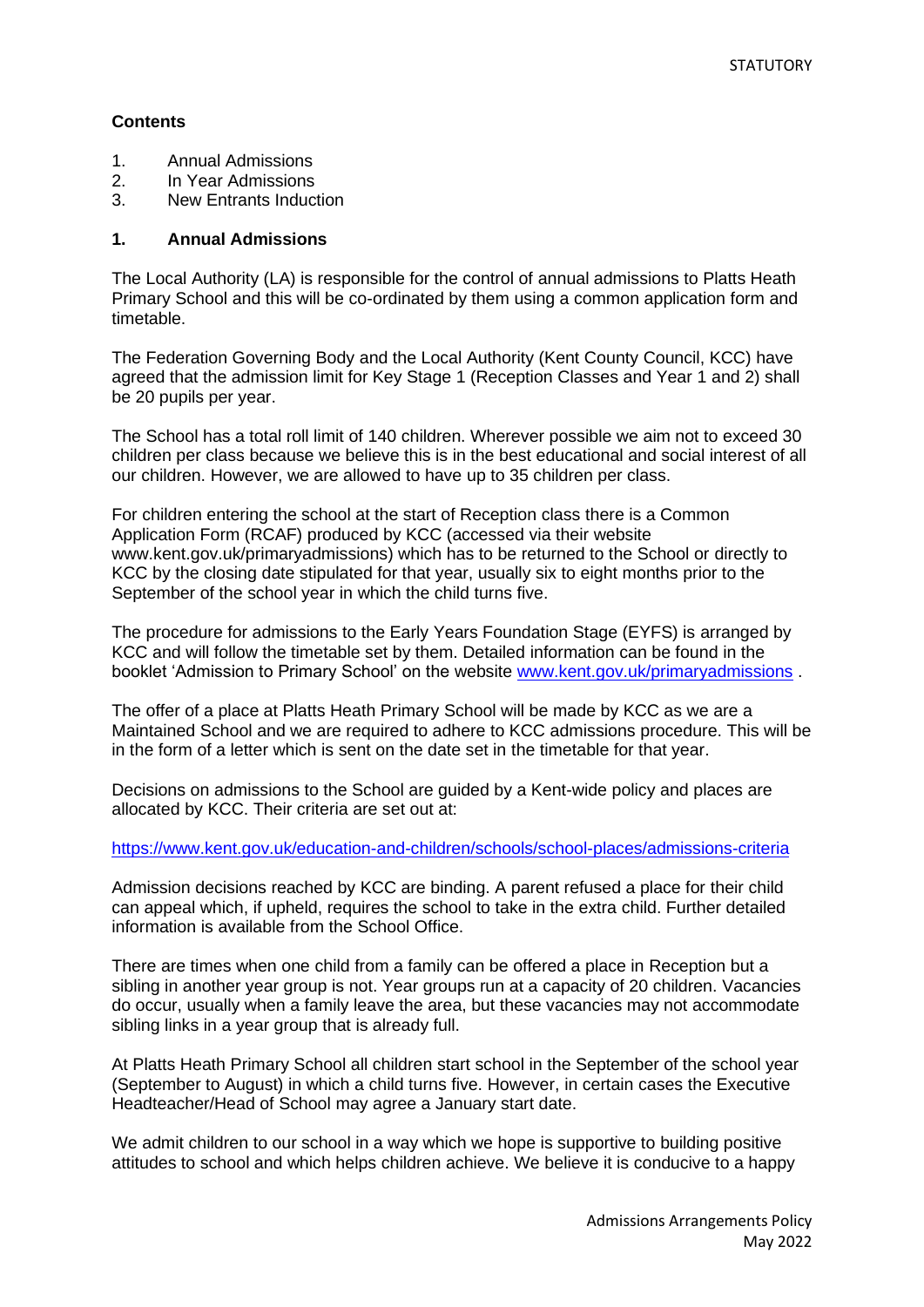"starting school" experience to bring the children into class gradually when they first start school.

All prospective parents/pupils are welcome to visit the school. The School Office should be contacted to make arrangements. The school holds 2 Open Mornings per year (In December and January) and visits outside these times may be arranged with the Head teacher.

Our arrangements for admitting children to the EYFS Year (Reception) will be explained at our Admissions Meeting with new parents and carers.

\*Please refer to Kent County Council Admission and Transport Office, Sessions House, County Hall, Maidstone, Kent ME14 1XQ 01622 696565 or www.kent.admissions@kent.gov.uk for further information.

#### **2. In Year Admissions**

Applications for all places at Kingswood Primary School, other than the start of Reception, are made directly to the school using the In Year Common Application Form (IYCAF) accessed via www.kent.gov.uk/primaryadmissions or directly from the school.

If a place is available at the school:

- Parents should complete the IYCAF and send to school (with SIF if needed). The school will produce an offer letter (if places available) and send to parents within 5 school days. Parents must accept or refuse the place within 10 school days;
- If the place is accepted the child should start school as soon as possible and the completed IYCAF be sent to the LA;
- If the child subsequently doesn't start, CME processes are initiated by the school;
- If the place is refused by the parents the completed IYCAF should be sent to the LA;
- If the parent doesn't reply a chaser letter will be sent by the school after 10 school days;
- If the place is accepted the child should start school as soon as possible and the completed IYCAF sent to the LA;
- If no reply after a further 5 school days, school can withdraw the offer. Completed IYCAF sent to LA.

If a place is not available at the school:

- Parents send IYCAF to school (with SIF if needed);
- School produces a refusal letter and sends to parents within 5 school days;
- School waits for 5 days to see if parent requests to join waiting list and then sends a completed IYCAF to the LA.

Applications will be processed in the order that they are received. If more applications are made than places available offers will be made to those applications received first. If more applications are received in one day than places available these applications will be put into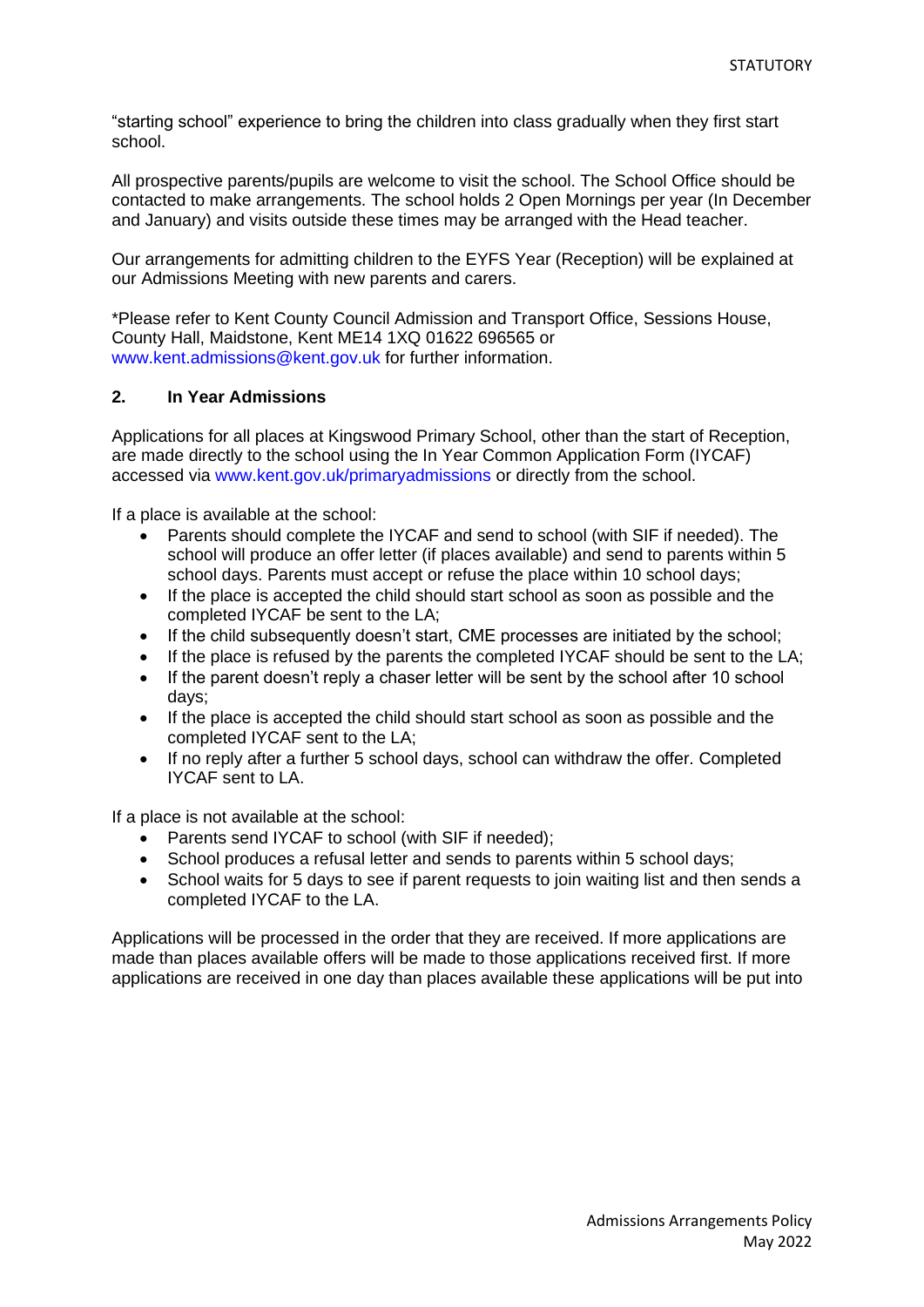the schools oversubscription criteria order (looked after children, siblings at school, distance from school) to decide who gets an offer. Cases will be reviewed on an individual basis.

If the school makes an offer from the waiting list this will also be maintained in the oversubscription criteria order. The school will inform the LA that an offer from the waiting list has been made.

The school will retain copies of all correspondence.

#### **3. New Entrants Induction**

Parents and children are invited to visit the school on making initial contact. They are welcomed to the school by staff and shown around the school by older pupils or an adult. They then have the opportunity to meet the Headteacher. New families are also invited to our organised open mornings.

#### **Year R**

#### **Parents' Meeting**

We hold a meeting for parents early in the Summer Term preceding the academic year of entry. This gives us the opportunity to outline the arrangements for admission and the organisation of the school. A governor may attend this meeting with the Executive Headteacher, class teacher and other staff as appropriate. This provides the opportunity for parents to ask questions and talk through worries.

#### **Half Day Visit**

The children spend a further two half days in school with their teacher. They join in class activities and go outside onto the playground, in order for them to gain familiarity with their classmates.

#### **Contact with Pre-School Groups**

The Class teacher and / or SENCO meets with local Pre-School Staff to discuss each child. The record of transfer is also passed from pre-school to the class teacher. The class teacher also visits the pre-school regularly so children can recognise her.

#### **Individual Consultations**

Parents are invited to meet the class teacher during the first half term of admission to discuss progress. Open mornings provide opportunities for parents to see the class at work.

#### **Getting to know the school before entry**

Newsletters are sent to families prior to admission so that they can know a little about the school. The year R teacher also produces a information booklet for new parents and pupils together with a passport about themselves and one for the parent and child to fill in.

#### **Transition Booklet and Information**

An information book with details about the Year R class, teachers and TAs is included. A passport for the child is sent home and asked to be brought back in during the transition half days. A teachers and TA passport is also sent home sharing some information about them to take those first steps into forming a positive relationship.